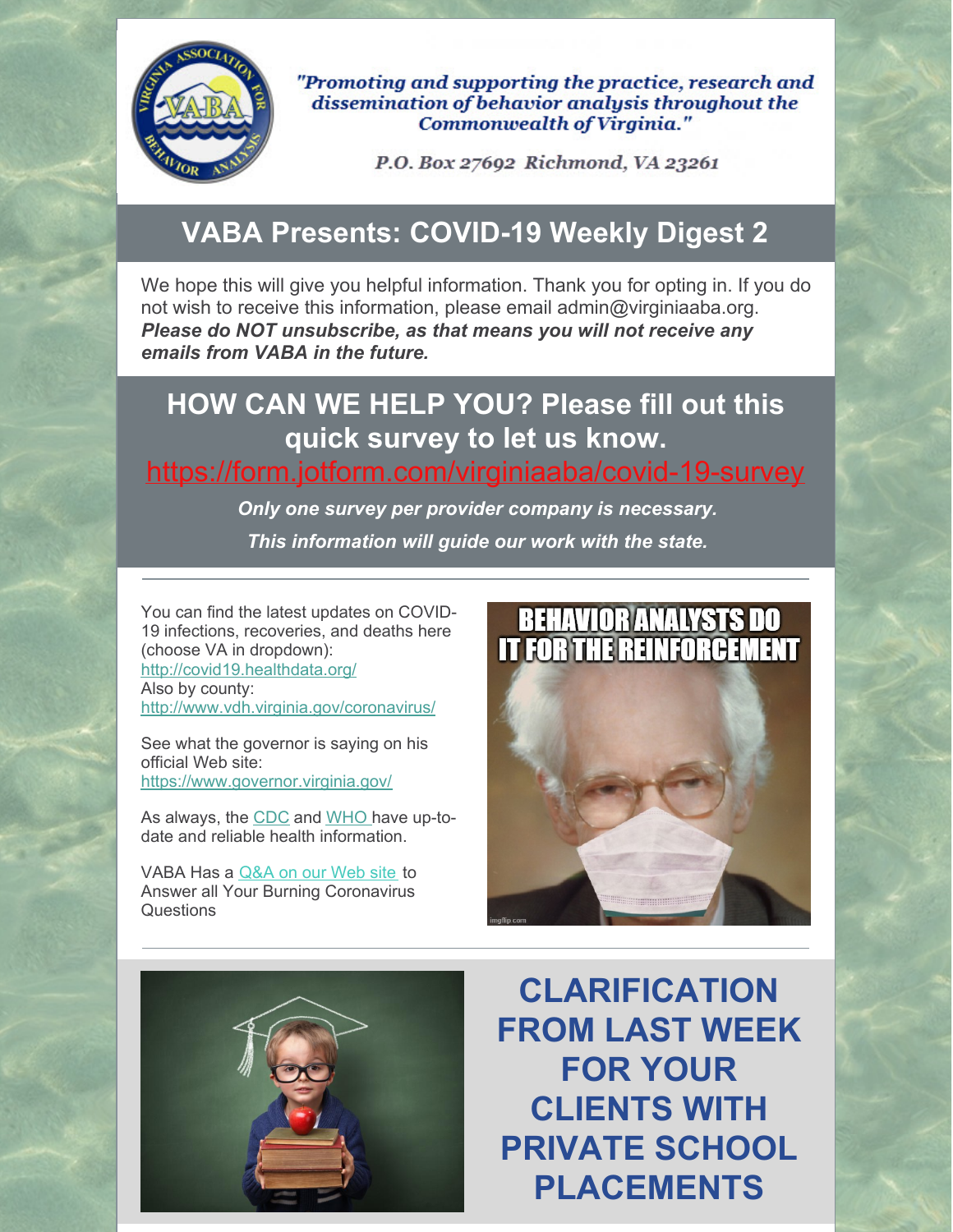- We want to thank all of our members in both private and public schools for their ongoing attention to student needs during this unprecedented and destabilizing time for students and families. Last week, in our rush to advocate for funding sources for ABA services across all settings (including in home, in clinic, and private day settings), we realize we may have inadvertently overlooked or minimized the efforts of our members who work in and with public schools. That was not our intent, and we hope that this helps to provide some additional guidance on those issues.
- Here are some excellent resources provided by the VA Department of Education: The VDOE Special Education and Student Services [Frequently](http://www.doe.virginia.gov/support/health_medical/office/covid-19-sess-faq.shtml) Asked Questions provides some additional information and guidance. Specifically, the requirements of school divisions as it relates to providing a free and appropriate education (Question 1) and the impact of the extended closure on services to students in private day settings (Question 10). [Additionally,](http://www.doe.virginia.gov/support/health_medical/covid-19/joint-guidance-document-vdoe-and-ocs.docx) VDOE and CSA released Joint Guidance for Student Placements Reimbursed by the Children's Services Act.
- If any of the families of your clients and students have ongoing concerns about the special education process, please have them contact a local [TTAC](https://ttaconline.org/), [VCU](http://vcuautismcenter.org/) ACE, [VDOE](http://www.doe.virginia.gov/) directly, or to follow up with a consultation with a special education advocate.

#### **Please help our children and families to be safe!**

With families sheltering in the home and children out of school, there is more of a risk of child abuse and other domestic violence, and less access to places to report (such as work or school). Please be vigilant with your families and report if you have any suspicions.

Behavior Analysts are mandated reporters in Virginia.

For more information: <https://www.dss.virginia.gov/abuse/mr.cgi>





## **This Week's Highlight: Telehealth**

Many of us have made the decision to move to telehealth, or a hybrid model. But it's hard to know how to how to best go about it. Here are some of the resources we found.

The Commonwealth of VA does not have specific regulations for telehealth, but refers back to the [regulations](https://files.constantcontact.com/5b2460a5501/b80a3b19-8939-4507-8a0e-03413887f6a3.pdf) of each individual profession. They also have these [guidelines](http://www.dhp.virginia.gov/medicine/guidelines/85-12.pdf).

For those who do not know, HHS has relaxed [enforcement](https://www.hhs.gov/hipaa/for-professionals/special-topics/emergency-preparedness/notification-enforcement-discretion-telehealth/index.html) of HIPAA regulations during the pandemic. This does NOT mean that you shouldn't do everything you can to protect the personal health information for your clients, because you definitely should! It just means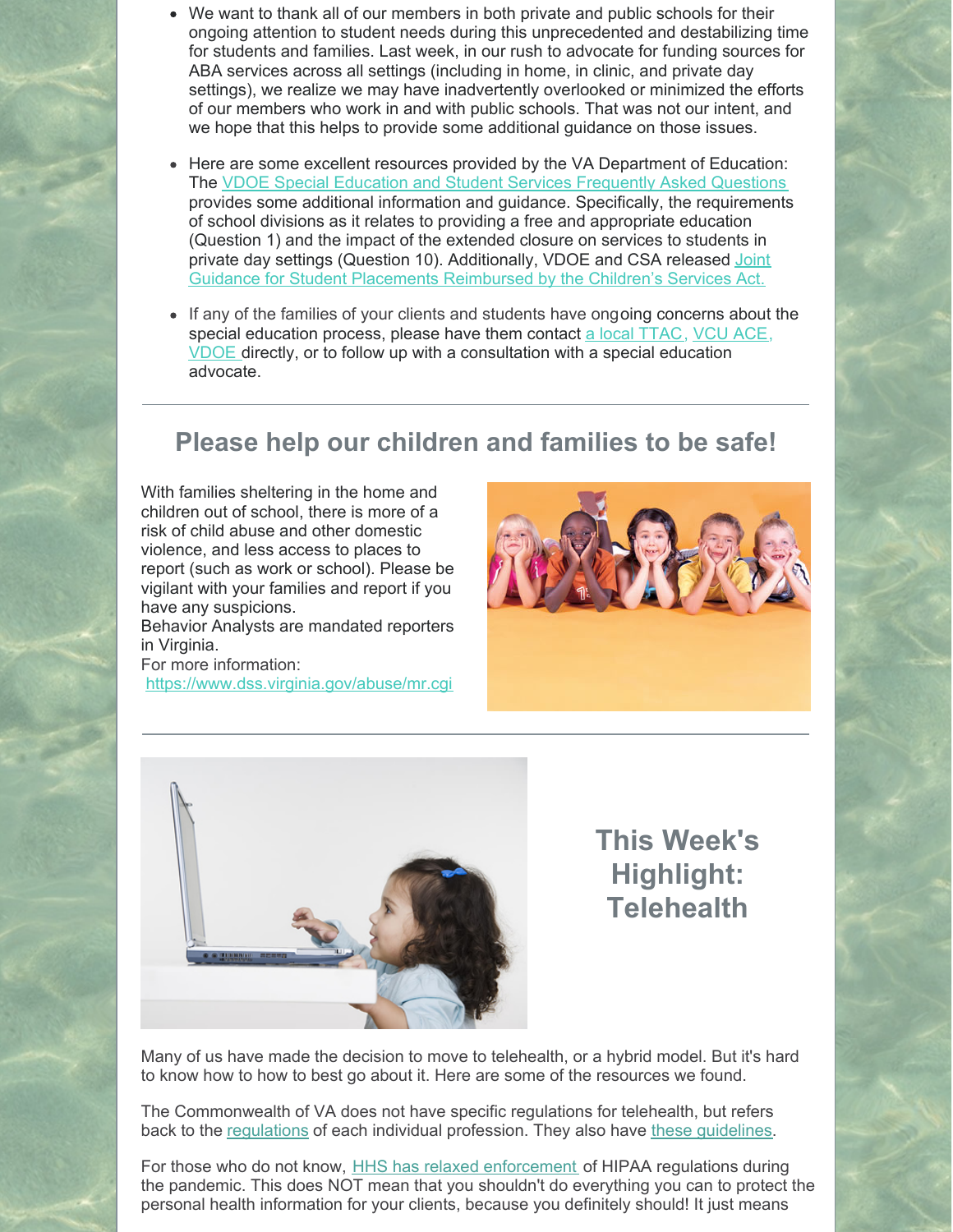that they won't be going after providers who don't sign business associate agreements (BAAs) with providers and other possible breaches. There are many approved telehealth service providers (such as doxy.me, Zoom, WebEx, and more) that will sign BAAs with providers! Please do everything possible to protect your client's information. You should not be using public facing tools such as Facebook for telehealth.

Medicaid has relaxed its rules around telehealth including rules for originating site (generally clients need to be at a health care site and not in their own homes) and billing requirements (you can use location 02 and modifier GT, but as long as you put in your notes that the service was provided by telehealth, you can bill as usual).

Many other insurers are allowing telehealth in various forms. Some are just approving parent training, some are allowing all codes. Please talk to your insurance company for specific information or drop us a line (admin@virginiaaba.org) if you need help.

Therapeutic Consultation can be provided by telehealth or telephone for the duration of the crisis, but NOT one-on-one with the individual. All other activities are covered.

The Mid-Atlantic Telehealth Center is an excellent resource that is not specific to behavior analysis - [www.matrc.org](https://www.matrc.org/).

CASP - The Council of Autism Service Providers ( [www.casproviders.org](https://casproviders.org/)) has many webinars and resources on telehealth - specific resources can be found [here](https://casproviders.org/coronavirus-resources/telehealth/)

BHCOE - The Behavioral Health Center of Ethics ([www.bhcoe.org](https://bhcoe.org/)) has also been providing webinars and resources on telehealth and business matters

APBA - The Association for Professional Behavior Analysts ([www.apbahome.net](https://www.apbahome.net/)) has been providing webinars and resources on telehealth and business matters

Other Webinars and Resources Include:

[Resources](https://centralreach.com/business-continuity/) from CalABA on Telehealth

Behavior Babe Sample [Telehealth](https://www.behaviorbabe.com/telehealth) Sessions and Resources

[Telehealth](https://www.virginiaaba.org/wp-content/uploads/2020/03/A-few-CEUs-on-Telemedicine.pdf) CEUs from Relias

[Fundamentals](https://imbueity.com/supervision/continuing-education-ceus/?fbclid=IwAR0rK7yUkxtvn9Tsd_fDkYSX3PWz7T9o4tucq6NnMiI4aMM5TEvRLOrgrvc) of Telehealth in ABA from Imbuiety

[Continuing](https://centralreach.com/business-continuity/) Ed from Central Reach

ABA [Telehealth:](https://go.rethinkfirst.com/aba-telehealth) Free Resources for Supporting Families Remotely

Daily BA Podcast on [Telehealth](https://www.thedailyba.com/episodes/2020/0317/telehealth-aba-services-w/-tina-patterson-med-bcba-lba?fbclid=IwAR3qy4o71jiP9VUu0GhsyaEdV1xaycUH6GjEKs4ox1XrI2g9vR2JaU0ZJss)

It will be interesting to see how the landscape of our profession is changed due to recent events. Will telehealth be more prevalent? Will BCBAs work harder on parent training in preparation for future possible pandemics? What do you think? We'd love to hear from our members on some lessons learned - admin@virginiaaba.org

#### **Need Help with your Small Business?**

[Click](https://www.virginiaaba.org/wp-content/uploads/2020/04/PPP-IFRN-FINAL-Highlighted-Version.pdf) here for information from the Small Business Association

[Click](https://www.virginiaaba.org/wp-content/uploads/2020/04/US-Chamber-Loan-Info.pdf) here for information from the US Chamber of Commerce

[Click](https://home.treasury.gov/system/files/136/PPP--Fact-Sheet.pdf) here for a fact sheet on small business loans during the pandemic

#### **Medicaid Providers! Are you on the call?**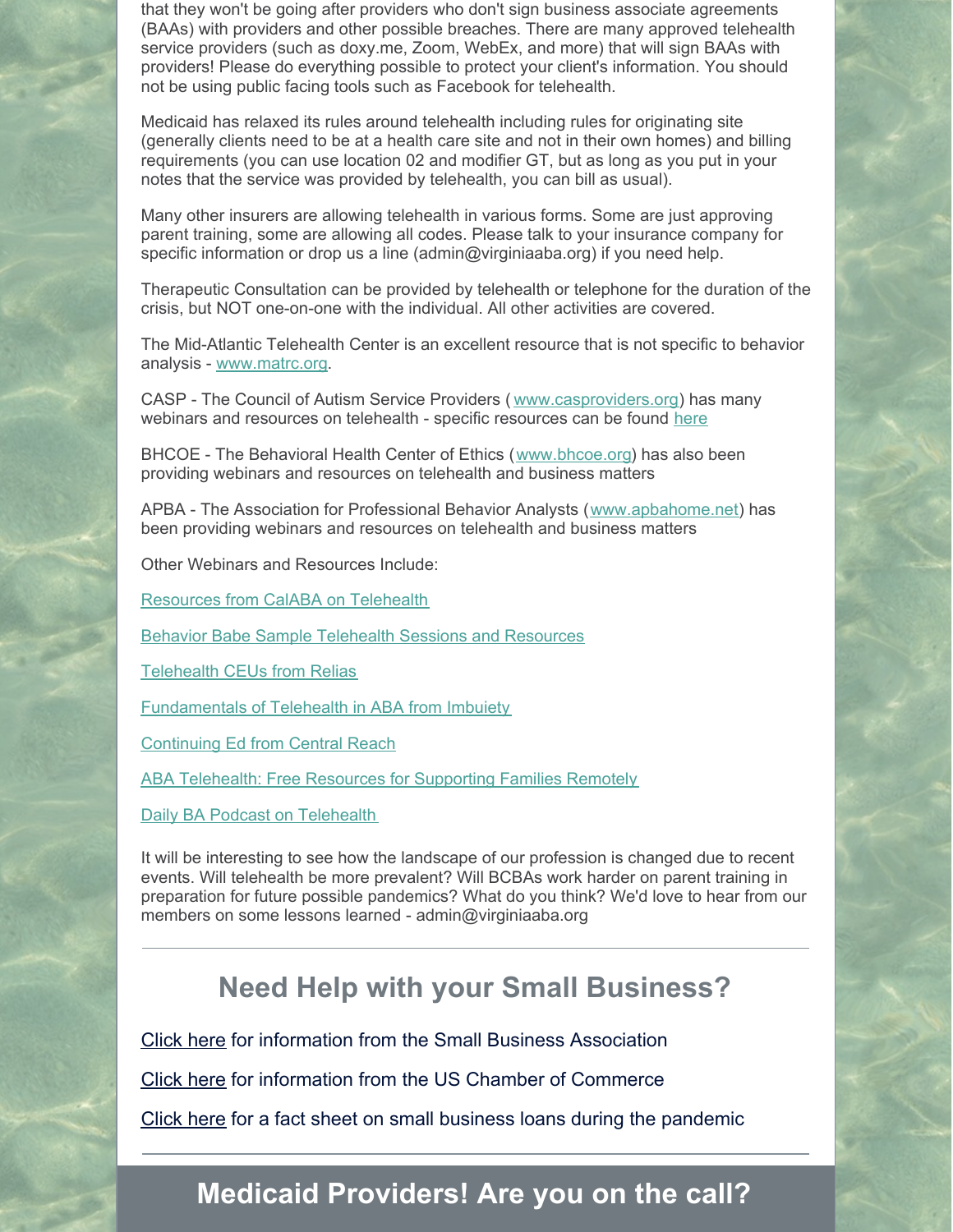**Make sure to attend the weekly provider calls.**

**Event:** COVID-19 Response – DMAS Behavioral Health Providers & Stakeholders **Event address for attendees:** [https://covaconf.webex.com/covaconf/onstage/g.php?](https://covaconf.webex.com/covaconf/onstage/g.php?MTID=ede481ea3f933765c40780a318bcbe65f) MTID=ede481ea3f933765c40780a318bcbe65f **Date and time:** Wednesday, April 15, 2020 11:00 am Eastern Daylight Time (New York, GMT-04:00) **Duration:** 1 hour **Event number:** 618 780 936 **Audio conference:** US Toll Free +1-866-692-4530 Access code: 619 222 867

These calls continue weekly for the foreseeable future

### **LAST CHANCE TO REGISTER FOR THE CONFERENCE! DEADLINE IS 4/15.**

[Register](https://www.virginiaaba.org/annual-conference/) Now!

**THANK YOU TO OUR VIRTUAL CONFERENCE SPONSORS!**





**New Horizons Professional ABA Services**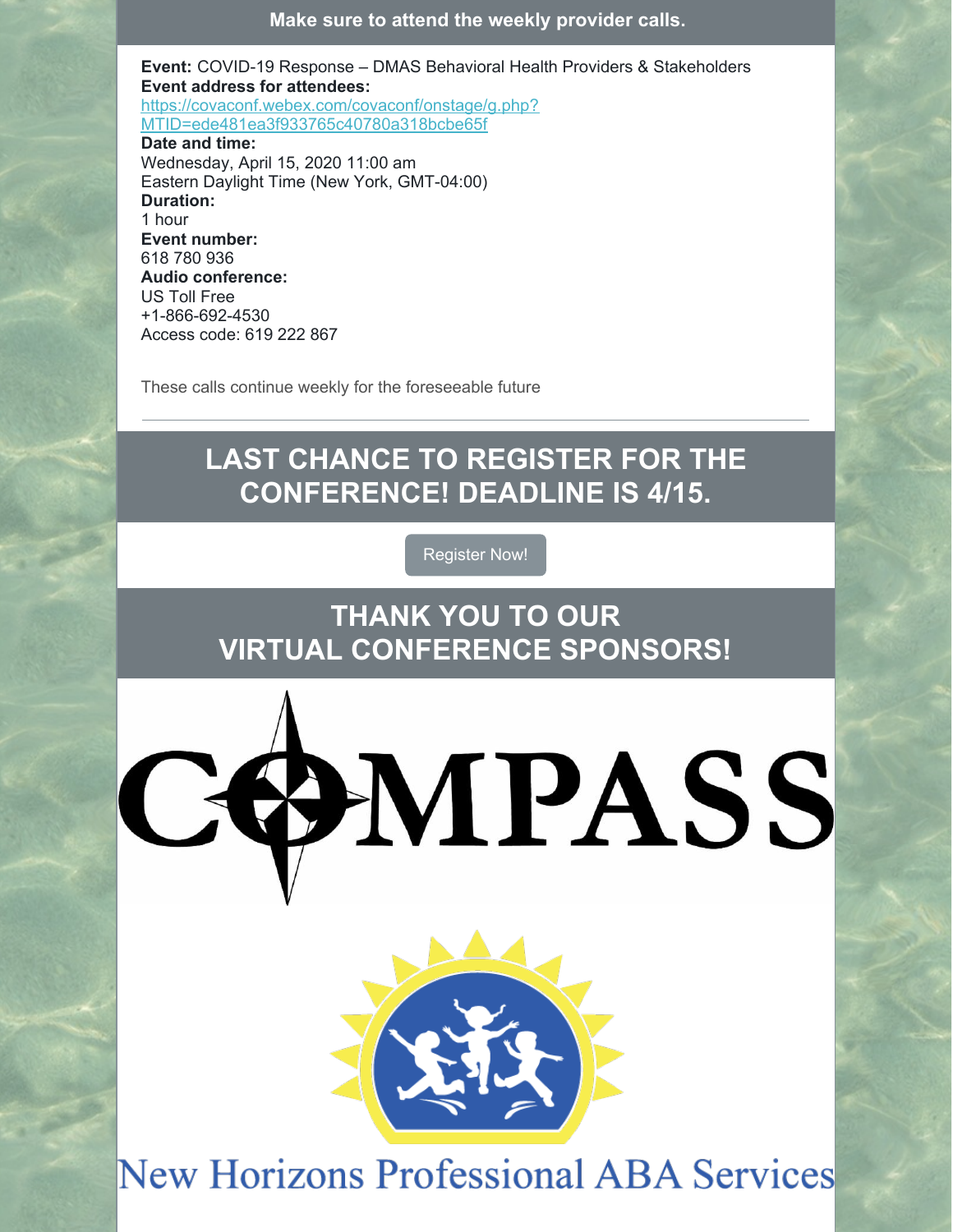







**BEHAVIORAL HEALTH SERVICES** OF VIRGINIA









**FAMILY** INSIGHT,P.C.<br>Enhancing the well-being of individuals and families.